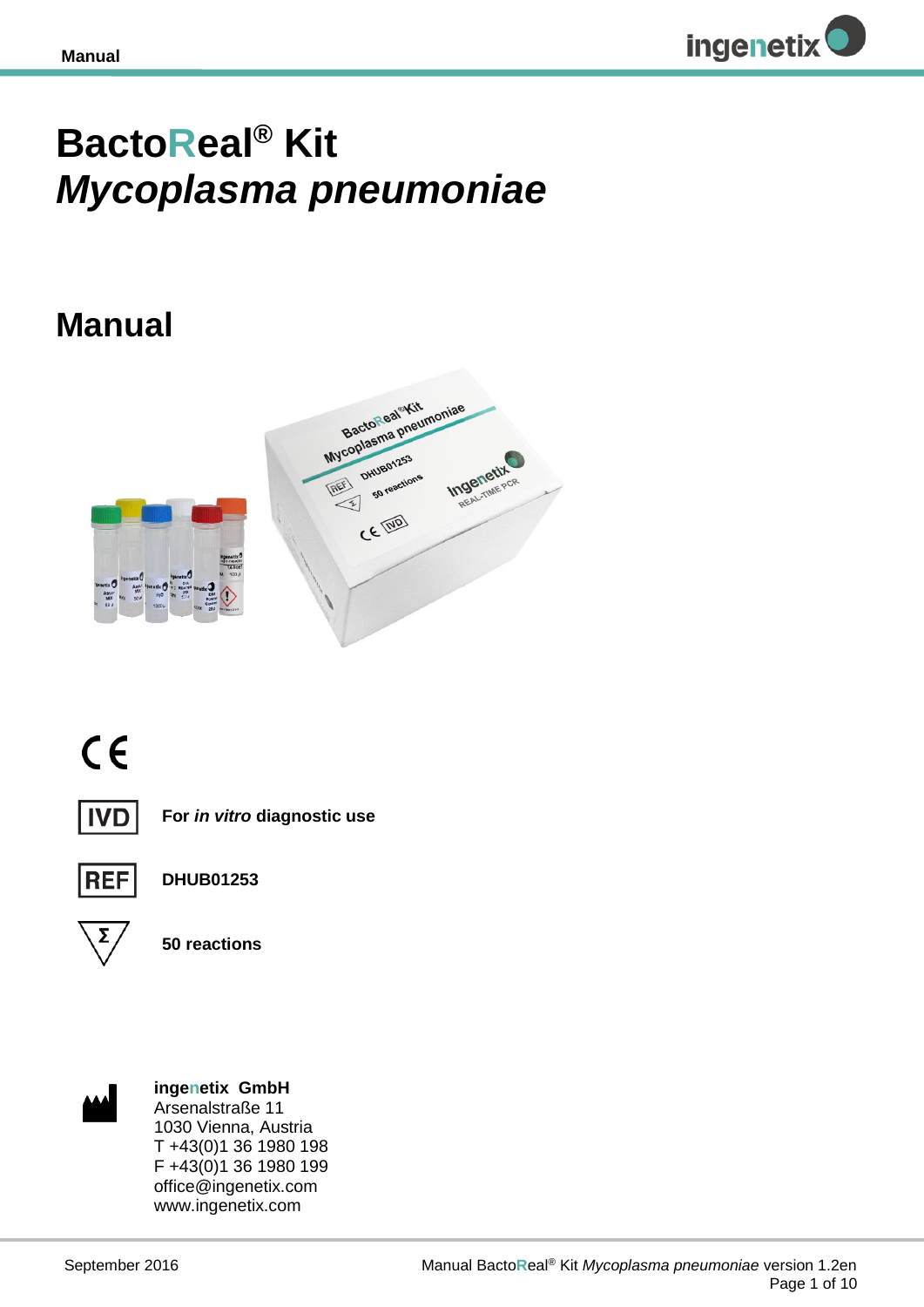

## **Index**

## **Explanation of symbols**

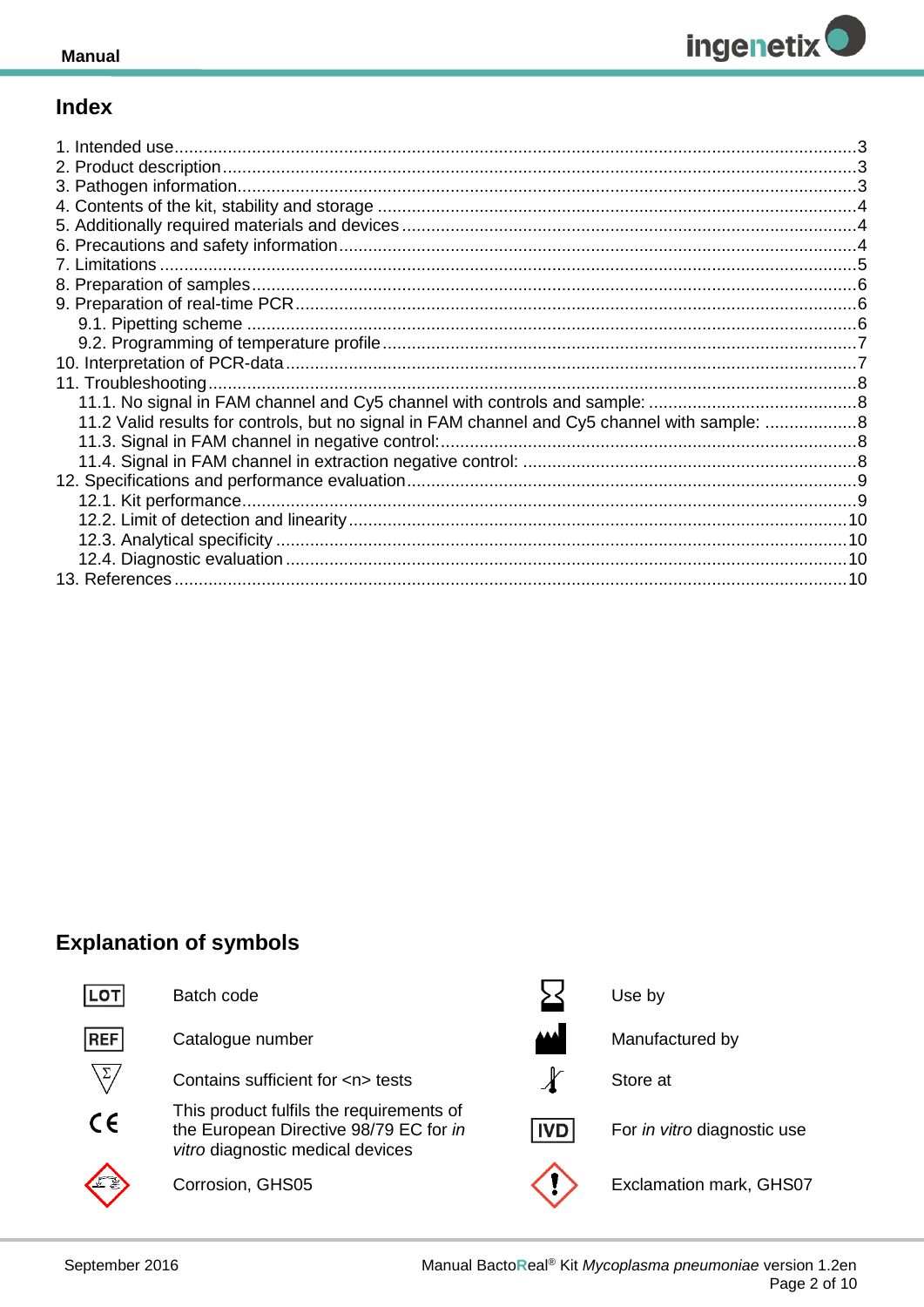

## <span id="page-2-0"></span>**1. Intended use**

Bacto**R**eal® Kit *Mycoplasma pneumoniae* is an *in vitro* diagnostic test, based on real-time PCR, for the detection of *Mycoplasma pneumoniae*.

#### <span id="page-2-1"></span>**2. Product description**

Bacto**R**eal® Kit *Mycoplasma pneumoniae* detects the 16S rRNA gene of *M. pneumoniae.* This test allows the rapid and sensitive detection of DNA of *M. pneumoniae* from samples purified from the respiratory tract (e.g. with the QIAamp DNA Mini Kit, Qiagen).

A probe-specific amplification-curve in the FAM channel indicates the amplification of *M. pneumoniae* specific DNA. An internal DNA positive control (DNA IPC) is detected in Cy5 channel and is used as DNA extraction as well as real-time PCR inhibition control. The target for the DNA IPC is extracted with the sample.

This test has been validated with the Applied Biosystems® 7500 Fast Real-time PCR System (Thermo Fisher Scientific) and tested with a LightCycler<sup>®</sup> 480 Instrument II (Roche) and Mx3005P<sup>®</sup> QPCR System (Agilent), but is also compatible with other real-time PCR instruments which detect and differentiate fluorescence in FAM and Cy5 channel.

The test is based on real-time PCR. A specific DNA sequence of the pathogen genome is detected and amplified. The generated PCR-product is detected by an oligonucleotide-probe labelled with a fluorescent dye. This technology allows a sequence-specific detection of PCR amplificates.

Ingenetix ViroReal<sup>®</sup>, BactoReal<sup>®</sup> and ParoReal Kits are optimized to run under the same thermal cycling conditions. RNA and DNA can be analysed in one run.

## <span id="page-2-2"></span>**3. Pathogen information**

*Mycoplasma pneumoniae* is a very small bacterium lacking a cell wall. This bacterium has a global distribution and is an obligate pathogen and highly infectious. Transmission occurs through close contact with contaminated respiratory droplets. *Mycoplasma pneumoniae* infects the mucosal membrane of the respiratory tract and is a common cause of both upper and lower respiratory infections, including tracheobronchitis and primary atypical pneumonia (community-acquired pneumonia, CAP), but it can also cause pharyngitis, meningitis and otitis media.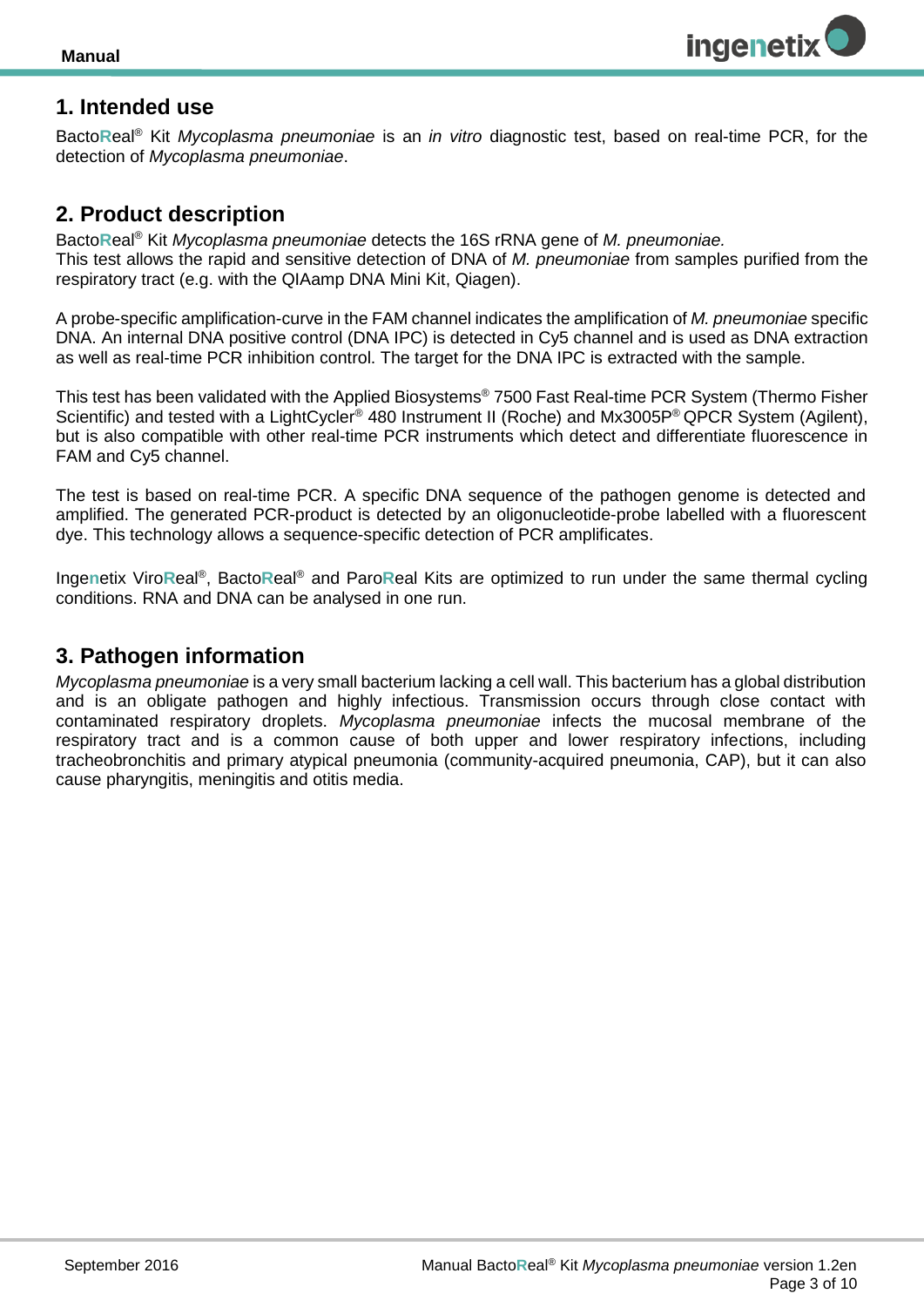## <span id="page-3-0"></span>**4. Contents of the kit, stability and storage**

| Labelling                                           | <b>Content</b>                                                | Amount             | <b>Storage</b>                                          |
|-----------------------------------------------------|---------------------------------------------------------------|--------------------|---------------------------------------------------------|
| Mycoplasma pneumoniae Assay Mix<br>(green cap)      | Primer and probe (FAM) for<br>Mycoplasma pneumoniae detection | $1 \times 50 \mu$  | $-15$ °C to $-25$ °C                                    |
| DNA IPC-3 Assay Mix (yellow cap)                    | Primer and probe (Cy5) for<br>DNA IPC detection               | $1 \times 50 \mu$  | $-15$ °C to $-25$ °C                                    |
| DNA IPC Target (orange cap)                         | Target for DNA IPC (internal DNA<br>positive control system)  | $1 \times 100$ µl  | $-15$ °C to $-25$ °C                                    |
| Mycoplasma pneumoniae Positive Control<br>(red cap) | DNA positive control (approx. 10,000<br>target copies/µl)     | $1 \times 25$ µl   | $-15$ °C to $-25$ °C                                    |
| DNA Reaction Mix (white cap)                        | 2 x DNA reaction mix                                          | $1 \times 500$ µl  | -15 °C to -25 °C<br>until first use,<br>then at $+4$ °C |
| Nuclease-free water (blue cap)                      | Nuclease-free water                                           | $1 \times 1000$ µl | $-15$ °C to -25 °C                                      |

The components of Bacto**R**eal® Kit *Mycoplasma pneumoniae* are stable until the expiry date stated on the label.

## <span id="page-3-1"></span>**5. Additionally required materials and devices**

- Reagents and devices for DNA-extraction
- Nuclease-free water for dilution of DNA IPC Target
- Disposable powder-free gloves
- Pipettes (adjustable)
- Sterile pipette tips with filters
- Vortex mixer
- Desktop centrifuge with rotor for 2 ml reaction tubes
- Real-time PCR instrument which is able to detect and differentiate fluorescence in FAM and Cy5 channel
- Optical 96 well reaction plates or optical reaction tubes

## <span id="page-3-2"></span>**6. Precautions and safety information**

- For *in vitro* diagnostic use. The use of this kit is limited to persons instructed in the procedures of realtime PCR and *in vitro* diagnostics.
- Clean benches and devices periodically.
- Use sterile filter pipette tips.
- Specimens should be handled as if infectious in accordance with safe laboratory procedures. Wear protective disposable powder-free gloves when handling kit reagents and specimens.
- Use separated working areas for specimen preparation, reagent preparation and amplification. Supplies and equipment must be dedicated to each of these separate working areas and ensure workflow in the laboratory from pre- to post-PCR.
- Be careful when handling samples and positive control to avoid cross contamination. Change gloves after handling of samples or positive control. Store positive or potentially positive material separately from reagents
- Prevent contamination of work equipment and reagents with DNA/RNA, nuclease or amplification products by good laboratory practice.
- Quality of DNA has a profound impact on the test performance. Ensure that the used DNA extraction system is compatible with real-time PCR technology.
- Always include a negative control per PCR-run (nuclease-free water instead of sample).
- For a valid interpretation of results, a negative control should be included during DNA-extraction (e.g. extraction of water instead of sample material), in order to exclude false-positive results due to contamination with DNA of pathogen during extraction.
- Please note the expiry date of the kit.
- Do not interchange or mix reagents from kits with different lot numbers.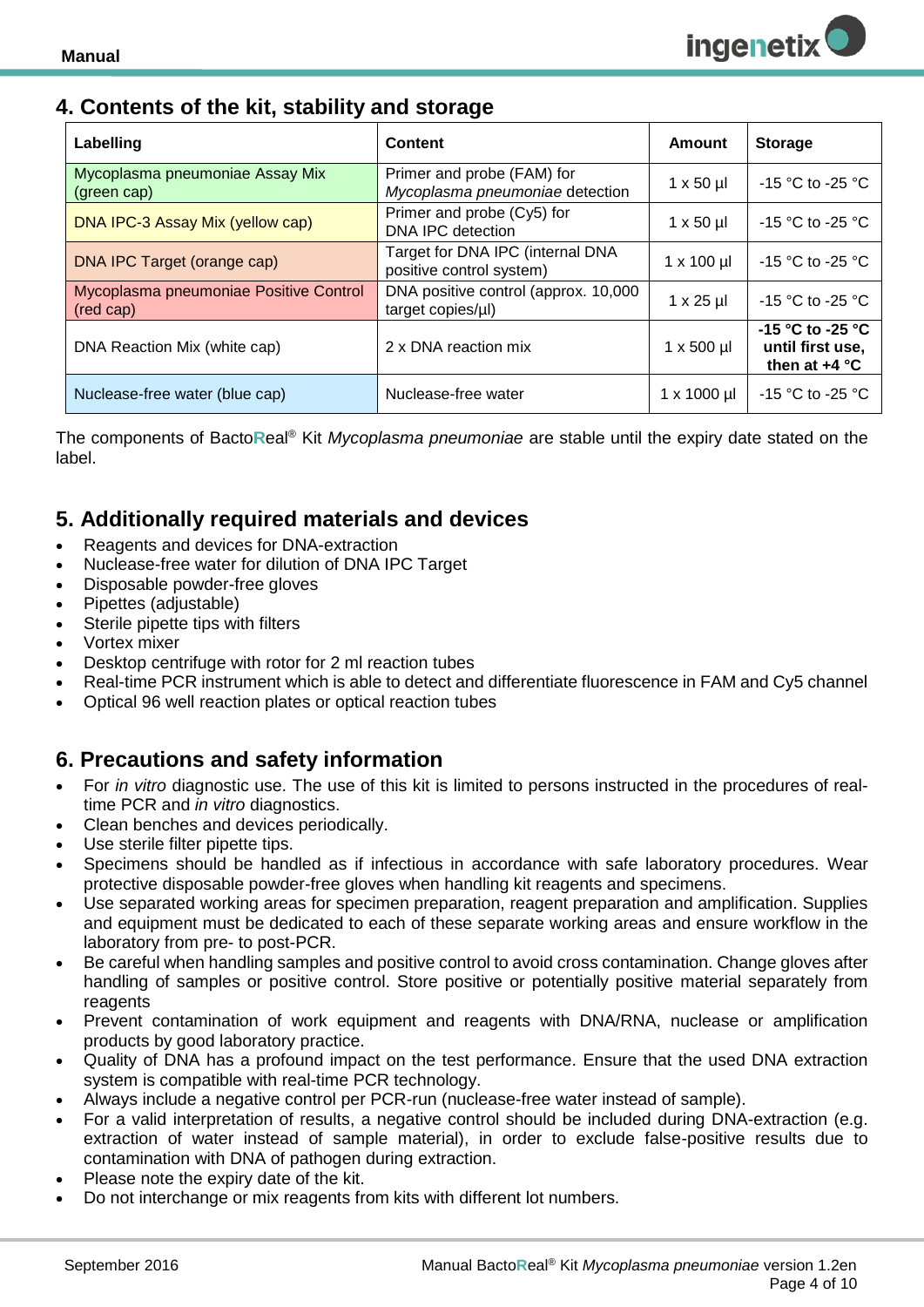

- Repeated thawing and freezing of kit components should be avoided. Protect kit components from light. **Caution:** DNA IPC Target is stored in RNA/DNA stabilizer which contains Guanidinium thiocyanate/Triton X-100 (see MSDS, www.ingenetix.com).
- Use established laboratory practices according to your local safety regulations for discarding specimens, reagents and waste.

## <span id="page-4-0"></span>**7. Limitations**

- Optimal performance of this test requires appropriate specimen collection, transport and storage, as well as an appropriate DNA extraction procedure.
- DNA extraction and *M. pneumoniae* detection have been validated for respiratory specimens with this kit. Test performance with other specimen types has not yet been assessed.
- A negative test result does not exclude the possibility of *M. pneumoniae* infection, because test results may be affected by improper specimen collection, technical error, specimen mix-up or pathogen quantities below the assay sensitivity. The presence of PCR inhibitors may lead to invalid results.
- For this kit highly specific primers and probes have been selected. However, false-negative or less sensitive results might be obtained due to sequence heterogeneity within the target region of not yet described clinical subtypes.
- Results should be interpreted in consideration of clinical and laboratory findings.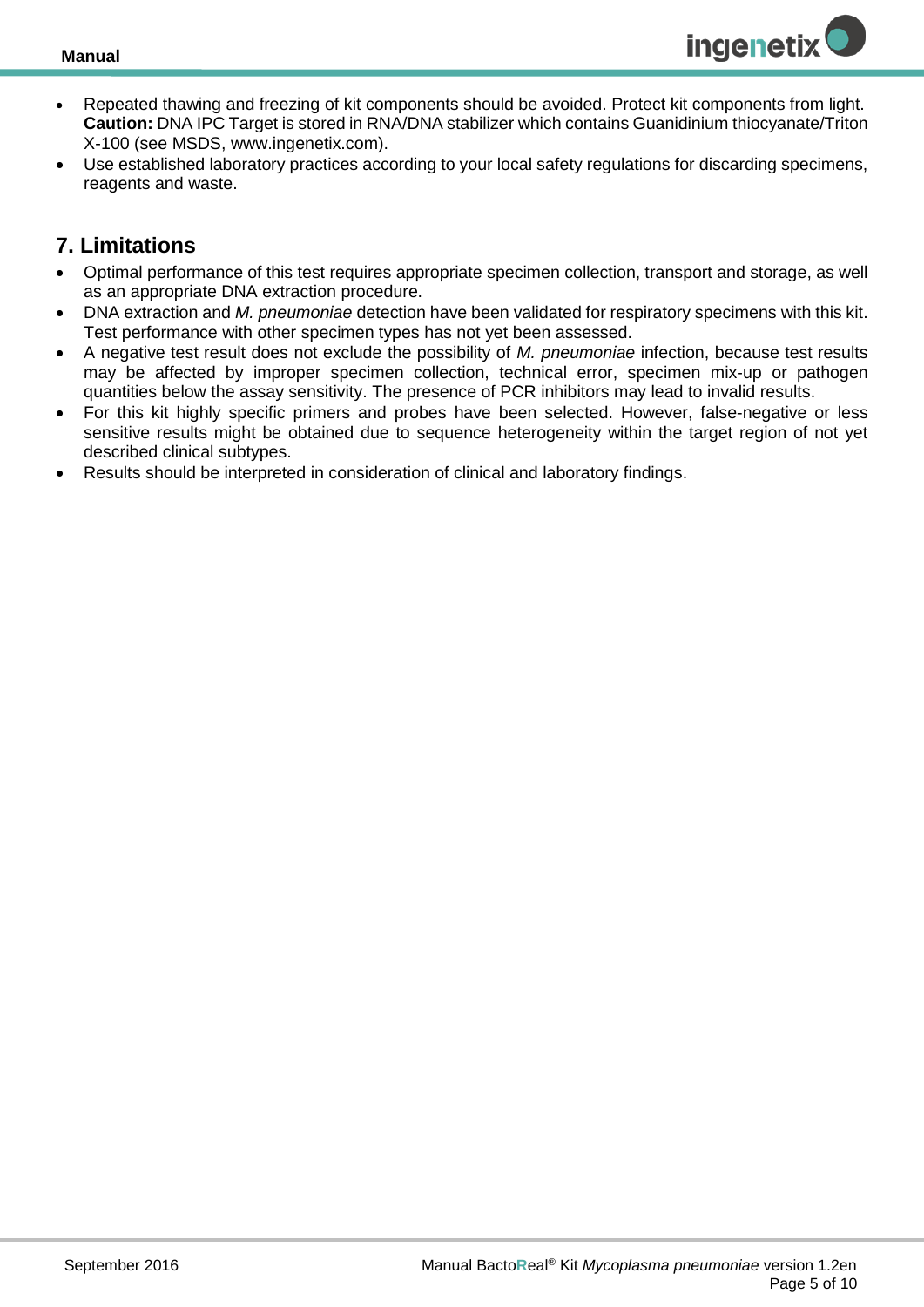

## <span id="page-5-0"></span>**8. Preparation of samples**

Extract samples with a DNA extraction system compatible with real-time PCR technology. An extraction negative control should be included during DNA-extraction (e.g. extraction of water instead of sample material).

The **DNA IPC Target** has to be added during extraction. The DNA IPC is used as a control of DNA extraction, identifies possible PCR inhibition and confirms the integrity of kit reagents.

**Caution**: The DNA IPC Target must not be added directly to the sample material but has to be pipetted to the lysis buffer.

- $\rightarrow$  For an elution volume of 50-100 µl: Per sample, spike 1 µl DNA IPC Target into lysis buffer.
- $\rightarrow$  For an elution volume of >100 µl or when using an automated extraction system: Per sample, spike 2 µl DNA IPC Target into lysis buffer.

## <span id="page-5-1"></span>**9. Preparation of real-time PCR**

- Include one negative control (water), one positive control and one extraction negative control per PCR run.
- It is recommended to analyse samples in duplicates, which increases the probability of pathogen detection and facilitates interpretation of results*.*
- Thaw DNA samples on ice.
- Thaw kit components at room temperature. When thawed, mix components, centrifuge briefly and keep on ice.
- Mix the DNA Reaction Mix to ensure homogeneity of solution.
- **Positive Control**
	- $\rightarrow$  Use 1 µ of Mycoplasma pneumoniae Positive Control + 4 µ nuclease-free water. Pipette positive control at last.

#### <span id="page-5-2"></span>**9.1. Pipetting scheme**

|                                  |                                 | Per sample   |
|----------------------------------|---------------------------------|--------------|
| <b>Preparation of Master Mix</b> | Nuclease-free Water*            | $3.0$ $\mu$  |
| (mix well)                       | <b>DNA Reaction Mix</b>         | $10.0$ $\mu$ |
|                                  | Mycoplasma pneumoniae Assay Mix | $1.0 \mu$    |
|                                  | <b>DNA IPC-3 Assay Mix</b>      | $1.0$ $\mu$  |
|                                  | <b>Total volume Master Mix</b>  | $15.0$ µl    |
|                                  |                                 |              |
| <b>Preparation of PCR</b>        | <b>Master Mix</b>               | $15.0$ µl    |
|                                  | DNA-Sample*                     | $5.0$ µl     |
|                                  | <b>Total volume</b>             | $20.0$ µl    |

\*1-8 µl of the sample can be used. When using ≠ 5 µl sample, the volume of water has to be adjusted accordingly.

→ **If DNA IPC Target was not added during extraction:** Freshly dilute the DNA IPC Target 1:100 with nuclease-free water and add 1 µl per sample directly to the master mix.

**Caution:** The use of more than 1 µl diluted (1:100) DNA IPC Target per reaction causes inhibition of the realtime PCR reaction.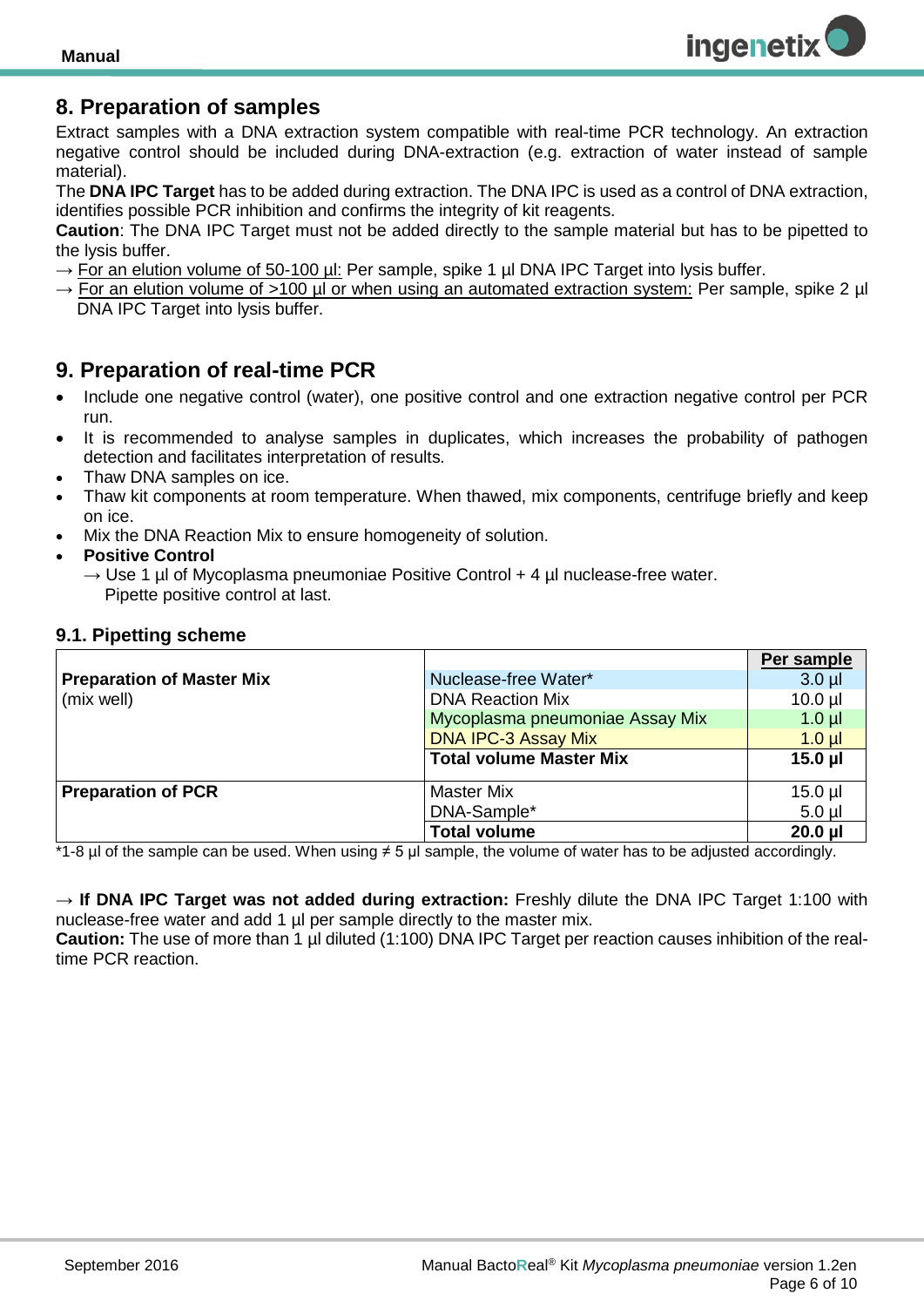

#### <span id="page-6-0"></span>**9.2. Programming of temperature profile**

Please find further information on programming the real-time PCR instrument in the respective operator's manual. Take into consideration that some PCR-platforms have to be calibrated with the corresponding dye before performing a multiplex-PCR.

**Select detection channel:** FAM-TAMRA, 530 nm (for *M. pneumoniae*)

Cy5-NONE, 667 nm (for DNA IPC-3)

**Select reference dye (passive reference)**: ROX **Sample Volume:** 20 µl **Temperature Profile:** 

| Program 1                   | Program 2                   | Program 3                                                               |  |
|-----------------------------|-----------------------------|-------------------------------------------------------------------------|--|
| Cycles: 1<br>Analysis: None | Cycles: 1<br>Analysis: None | Cycles: 45<br>Analysis: Quantification<br>Acquisitio<br>n at $60^\circ$ |  |
|                             | $95^{\circ}$ C              | $95^{\circ}$ C                                                          |  |
|                             | 20 sec                      | 5 sec                                                                   |  |
|                             |                             | $60^{\circ}$ C                                                          |  |
| $50^{\circ}$ C              |                             | 1 min                                                                   |  |
| $*2$ min                    |                             |                                                                         |  |

For ABI PRISM® 7500: Ramp speed: "Standard"

For LightCycler® 480 instrument: Detection format: 2 Color Hydrolysis Probe

**ingenetix** 

**\*Note:** If viral RNA should be also detected in the same PCR run, program 1 has to be prolonged to 15 min at 50°C. This temperature profile can be used for all inge**n**etix Viro**R**eal® , Bacto**R**eal® , Myco**R**eal and Paro**R**eal kits for the detection of DNA or RNA.

## <span id="page-6-1"></span>**10. Interpretation of PCR-data**

For analysis of PCR results select fluorescence display options 530 nm (FAM channel) for the *M. pneumoniae* target and 667 nm (Cy5 channel) for the DNA IPC target. Samples with positive Ct or Cp-values are considered positive. Please additionally check the amplification-curves manually. Samples should be inspected both in logarithmic and linear scale view and compared with the negative control.

|                             | <b>FAM channel</b><br>M. pneumoniae target | Cy5 channel<br><b>DNA IPC target</b> | Interpretation |
|-----------------------------|--------------------------------------------|--------------------------------------|----------------|
| Negative control            | Negative                                   | Negative / Positive <sup>1</sup>     | Valid          |
| Positive control            | Positive                                   | Negative / Positive <sup>1</sup>     | Valid          |
| Extraction negative control | Negative                                   | Positive                             | Valid          |
| Sample                      | Positive                                   | Positive / Negative <sup>2</sup>     | Positive       |
| Sample                      | Negative                                   | Positive                             | Negative $3$   |
| Sample                      | Negative                                   | Negative                             | Invalid        |

<sup>1</sup>Only positive if the DNA IPC Target was added at a 1:100 dilution directly to the master mix <sup>2</sup>High pathogen load in the sample can lead to reduced or absent signal of DNA IPC <sup>3</sup>The positive signal of the DNA IPC excludes a possible PCR inhibition. However, IPC Ct-values should show comparable results. A shift of Ct-values can indicate a partial inhibition of PCR.

<span id="page-6-2"></span>In case of invalid data, analysis has to be repeated with the remaining or newly extracted DNA sample (see 11. Troubleshooting).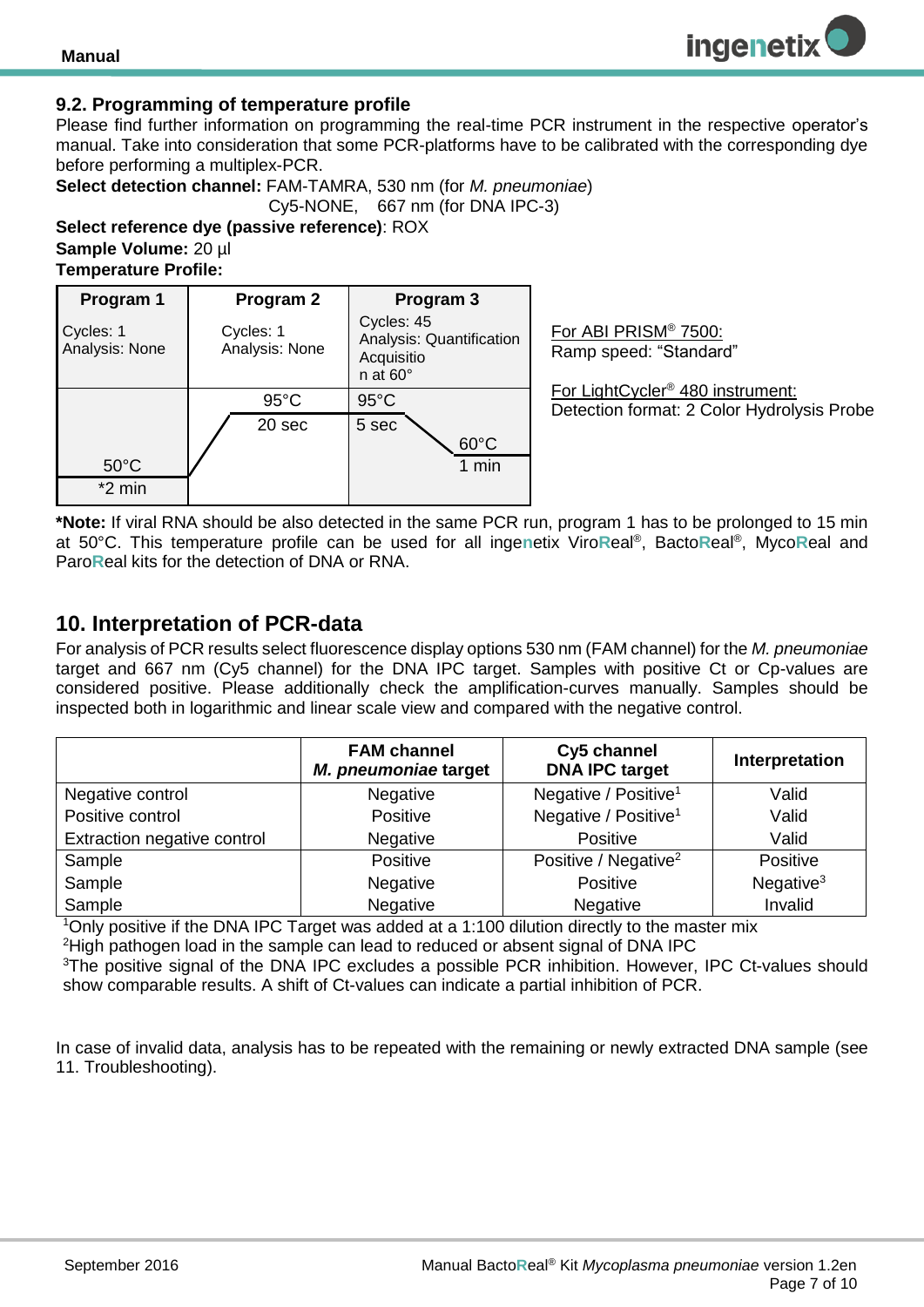## **11. Troubleshooting**

#### <span id="page-7-0"></span>**11.1. No signal in FAM channel and Cy5 channel with controls and sample:**

 Incorrect programming of the temperature profile or detection channels of the real-time PCR instrument.  $\rightarrow$  Compare temperature profile and programming of detection channels with the protocol.

**ingenetix** 

 Incorrect configuration of PCR reaction.  $\rightarrow$  Check your work steps (see pipetting scheme) and repeat PCR, if necessary.

#### <span id="page-7-1"></span>**11.2 Valid results for controls, but no signal in FAM channel and Cy5 channel with sample:**

- Incorrect programming of detection channels with the sample  $\rightarrow$  Compare programming of detection channels with protocol.
- If the DNA IPC Target was added during extraction:
	- PCR reaction has been inhibited.
	- DNA extraction has failed.
	- The undiluted DNA IPC Target has not been added to lysis buffer of sample.
	- The extracted sample has not been added to PCR reaction.

 $\rightarrow$  No interpretation can be made. Make sure you use a recommended method for DNA isolation and stick closely to the manufacturer's instructions. Check your work steps.

#### <span id="page-7-2"></span>**11.3. Signal in FAM channel in negative control:**

- A contamination occurred during preparation of PCR.
	- $\rightarrow$  Repeat PCR with new reagents in replicates.
	- $\rightarrow$  Strictly pipette positive control at last.
	- $\rightarrow$  Make sure that work space and instruments are cleaned at regular intervals.

#### <span id="page-7-3"></span>**11.4. Signal in FAM channel in extraction negative control:**

- <span id="page-7-4"></span> A contamination occurred during extraction.
	- $\rightarrow$  Repeat extraction and PCR using new reagents.
	- $\rightarrow$  Make sure that work space and instruments are cleaned at regular intervals.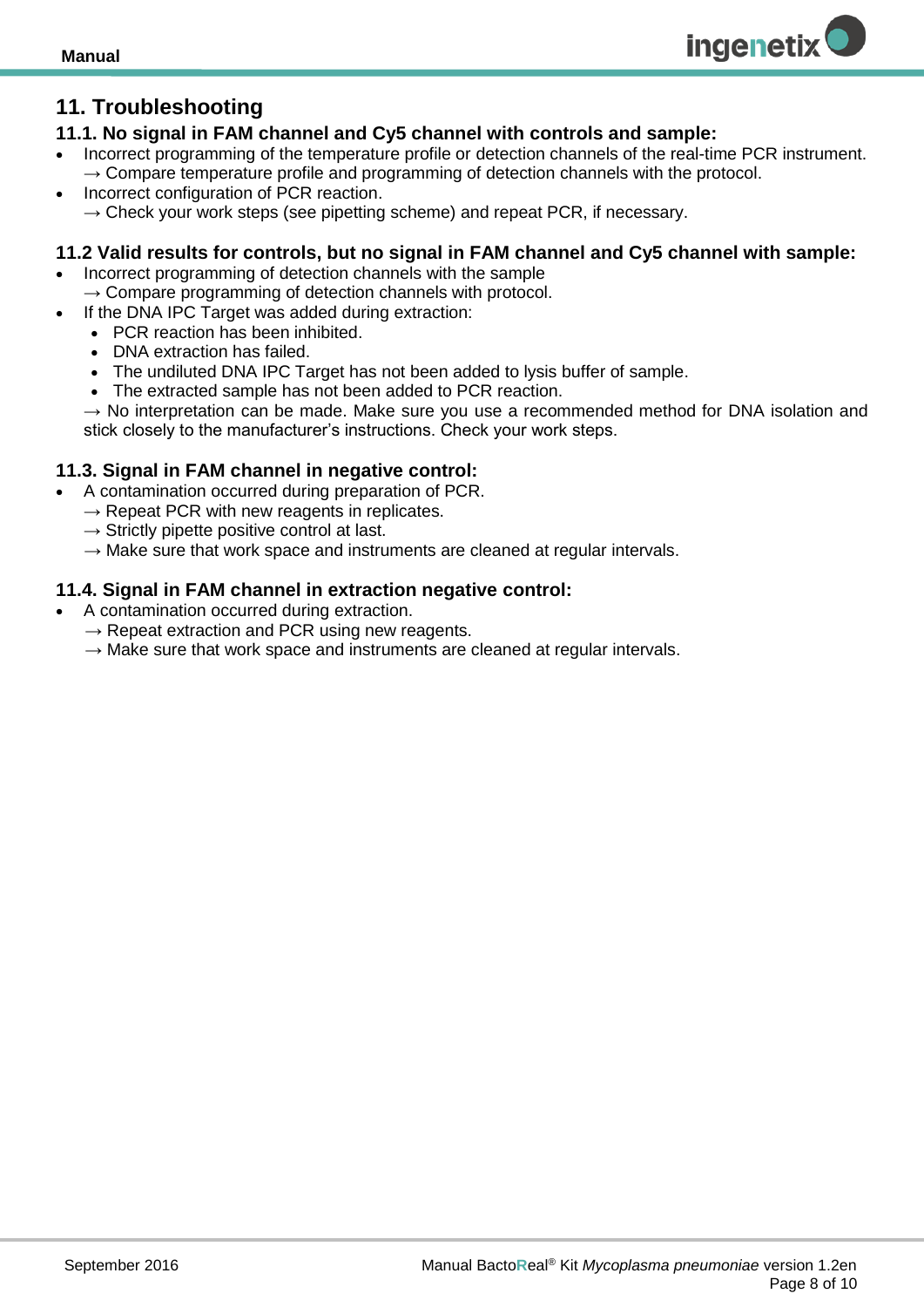

## **12. Specifications and performance evaluation**

#### <span id="page-8-0"></span>**12.1. Kit performance**

Performance of Bacto**R**eal® Kit *Mycoplasma pneumoniae* with an Applied Biosystems® 7500 Fast Real-time PCR System (Thermo Fisher Scientific) is shown in Figure 1.



#### **Figure 1** Performance of Bacto**R**eal® Kit *Mycoplasma pneumoniae*